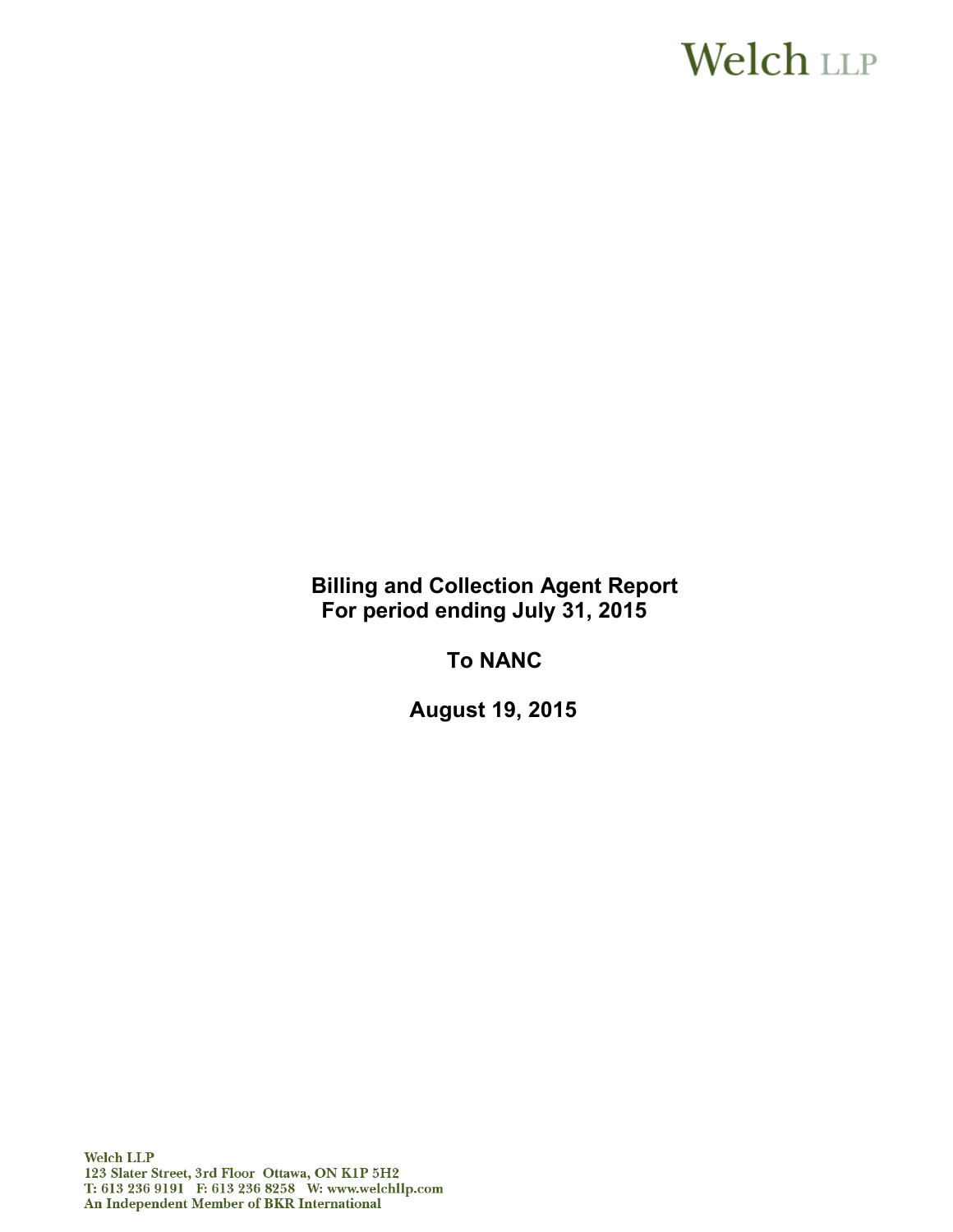# **NANPA FUND STATEMENT OF FINANCIAL POSITION July 31, 2015**

| <b>Assets</b>                                           |               |                 |
|---------------------------------------------------------|---------------|-----------------|
| Cash Balance in bank account                            |               | \$<br>4,897,330 |
| Receivable from US Carriers                             | 562,421       |                 |
| Receivable from Canada                                  | 8,929         |                 |
| Receivable from Caribbean countries                     | 32,588        |                 |
| Receivables forwarded to Treasury for collection        | 131,975       |                 |
| Allowance for uncollectible accounts                    | (246,000)     | 489,913         |
| <b>Total assets</b>                                     |               | 5,387,243       |
| <b>Less:</b> Accrued liabilities (see below for makeup) |               | (468, 812)      |
| <b>Fund balance</b>                                     |               | \$<br>4,918,431 |
| <b>Makeup of Accrued Liabilities</b>                    |               |                 |
| <b>Welch LLP</b>                                        | 28,336        |                 |
| <b>NEUSTAR Pooling 1K Block</b>                         | 253,919       |                 |
| <b>NEUSTAR NANP Administration</b>                      | 181,724       |                 |
| Data Collection Agent - USAC                            | 4,833         |                 |
|                                                         | \$<br>468,812 |                 |

**\*\*\*\*\*\*\*\*\*\*\*\*\*\*\*\*\*\*\*\*\*\*\*\*\*\*\*\*\*\*\*\*\*\*\*\*\*\*\*\*\*\*\*\*\*\*\*\*\*\*\*\*\*\*\*\*\*\*\*\*\*\*\*\*\*\*\*\*\*\*\*\*\*\*\*\*\***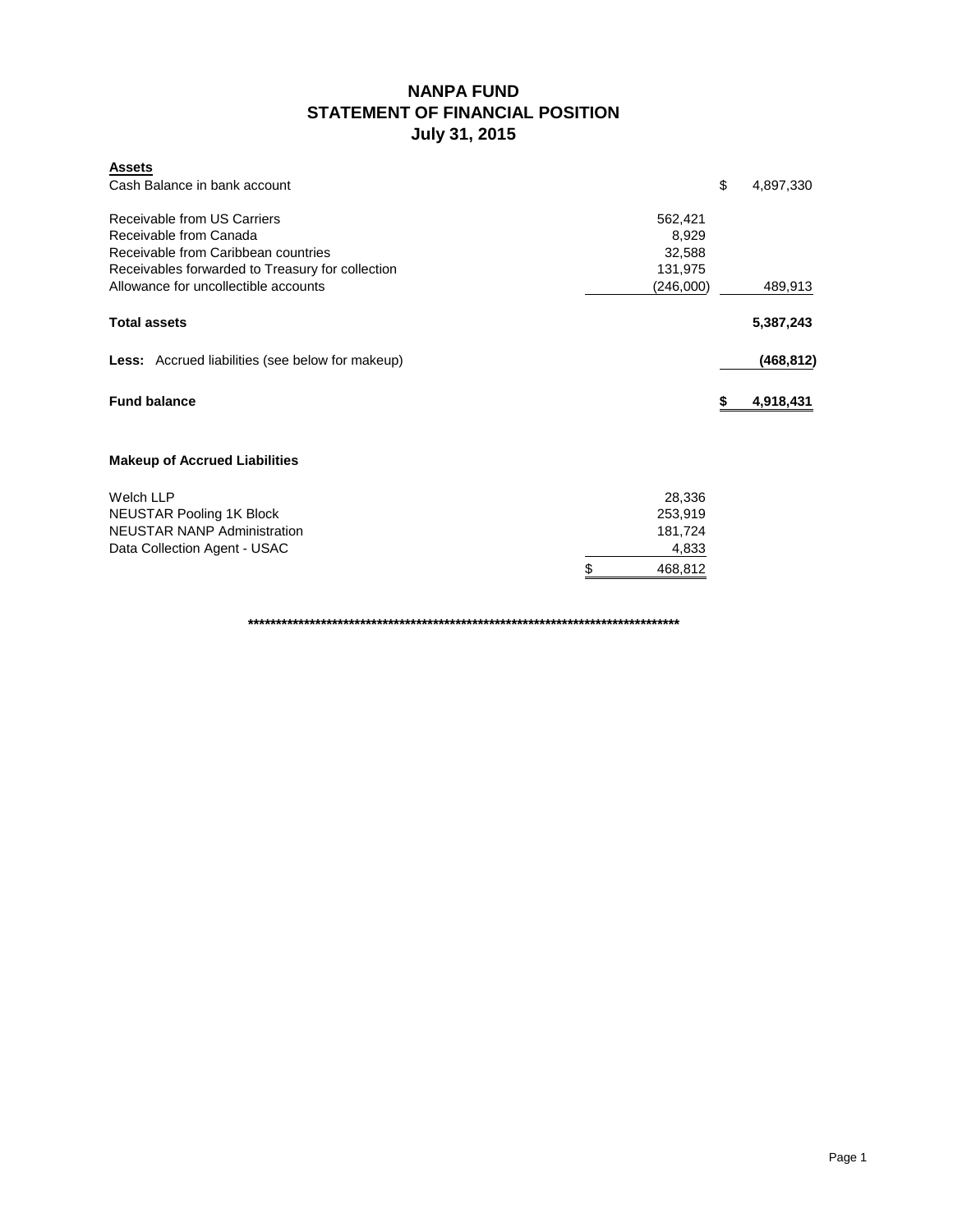# **NANPA FUND FORECASTED STATEMENT OF CHANGES IN FUND BALANCE JULY 2015 TO SEPTEMBER 2016**

|                                                |            | <b>Actual</b>    |               |                 |               |                        |               | <b>Budget</b> |           |               |               |            |               |               |            |                         |                   |                   | <b>Variance between</b>                           |
|------------------------------------------------|------------|------------------|---------------|-----------------|---------------|------------------------|---------------|---------------|-----------|---------------|---------------|------------|---------------|---------------|------------|-------------------------|-------------------|-------------------|---------------------------------------------------|
|                                                |            | <b>Jul-15</b>    | <b>Aug-15</b> | $Sep-15$        | <b>Oct-15</b> | <b>Nov-15</b>          | <b>Dec-15</b> | <b>Jan-16</b> | Feb-16    | <b>Mar-16</b> | <b>Apr-16</b> | May-16     | <b>Jun-16</b> | <b>Jul-16</b> | Aug-16     | Sep-16                  | <b>Total</b>      | <b>Budget</b>     | forecasted results<br>and budget at Sept<br>30/16 |
| Revenue                                        |            |                  |               |                 |               |                        |               |               |           |               |               |            |               |               |            |                         |                   |                   |                                                   |
| <b>International Contributions</b>             |            |                  |               |                 |               |                        |               |               |           |               |               |            |               |               |            |                         |                   |                   |                                                   |
| Canada<br>Caribbean countries                  | (1)<br>(1) | 17,860<br>27,943 | 8,930         | 8,930<br>$\sim$ | 8,930         | 8,930<br>$\sim$ $\sim$ | 8,930         | 8,930         | 8,929     | 8,929         | 8,929         | 8,929      | 8,929         | 8,929         | 8,929      |                         | 133,943<br>27,943 | 133,943<br>27,943 | $\sim$ $-$                                        |
| <b>Total International Contributions</b>       |            | 45,803           | 8,930         | 8,930           | 8,930         | 8,930                  | 8,930         | 8,930         | 8,929     | 8,929         | 8,929         | 8,929      | 8,929         | 8,929         | 8,929      |                         | 161,886           | 161,886           |                                                   |
| Domestic Contributions - US carriers           | (1)        | 4,038,482        | 204,024       | 204,024         | 204,024       | 204,024                | 204,024       | 204,024       | 204,024   | 204,024       | 204,024       | 204,024    | 204,024       | 204,024       | 204,024    |                         | 6,690,794         | 6,653,548         | 37,246                                            |
| Late filing fees for Form 499A                 | (2)        | 28,900)          |               |                 |               |                        |               |               |           |               |               |            |               |               |            | 90,700                  | 61,800            | 80,000            | (18, 200)                                         |
| Interest income                                | (3)        | 350              | 417           | 417             | 417           | 417                    | 417           |               |           | 417           | 417           | 416        | 416           | 416           | 416        | 416                     | 6,183             | 6,250             | (67)                                              |
| <b>Total revenue</b>                           |            | 4,055,735        | 213,371       | 213,371         | 213,371       | 213,371                | 213,371       | 213,371       | 213,370   | 213,370       | 213,370       | 213,369    | 213,369       | 213,369       | 213,369    | 91,116                  | 6,920,663         | 6,901,684         | 18,979                                            |
|                                                |            |                  |               |                 |               |                        |               |               |           |               |               |            |               |               |            |                         |                   |                   |                                                   |
| <b>Expenses</b><br><b>NANPA Administration</b> | (4)        | 181,724          | 185,138       | 185,138         | 185,138       | 185,138                | 185,138       | 185,137       | 185,137   | 185,137       | 185,137       | 185,137    | 185,137       | 185,137       | 185,137    | 185,137                 | 2,773,647         | 2,777,061         | (3, 414)                                          |
| 1K Block Pooling                               | (5)        | 253,919          | 265,241       | 265,241         | 265,241       | 265,241                | 265,241       | 265,240       | 265,240   | 265,240       | 265,240       | 265,240    | 265,240       | 265,240       | 265,240    | 265,240                 | 3,967,284         | 3,978,606         | (11, 322)                                         |
| <b>Billing and Collection</b>                  |            |                  |               |                 |               |                        |               |               |           |               |               |            |               |               |            |                         |                   |                   |                                                   |
| Welch LLP                                      | (6)        | 28,336           | 28,336        | 28,336          | 28,336        | 28,336                 | 28,336        | 28,336        | 28,336    | 28,336        | 28,336        | 28,336     | 28,336        | 28,336        | 28,336     | 28,336                  | 425,040           | 425,040           |                                                   |
| <b>Data Collection Agent</b>                   | (7)        | 4,935            | 4,850         | 4,850           | 4,850         | 4,850                  | 4,850         | 4,850         | 4,850     | 4,850         | 4,850         | 4,850      | 4,850         | 4,850         | 4,850      | 4,850                   | 72,835            | 72,750            | 85                                                |
| <b>Annual Operations Audit</b>                 | (8)        | $\sim$           | $\sim$        | 46,000          | $\sim$        |                        |               |               |           |               |               |            |               |               |            | $\sim$                  | 46,000            | 46,000            |                                                   |
| <b>Bank Charges</b>                            | (9)        | 2,407            | 3,167         | 3,167           | 3,167         | 3,167                  | 3,167         | 3,167         | 3,167     | 3,167         | 3,167         | 3,166      | 3,166         | 3,166         | 3,166      | 3,166                   | 46,740            | 47,500            | (760)                                             |
| <b>Carrier Audits</b>                          | (10)       | $\sim$           |               | $\sim$          |               |                        |               |               | 375,000   |               |               |            |               |               |            | $\sim$                  | 375,000           | 375,000           |                                                   |
| Bad debt expense                               | (11)       | 18.975)          | 2,667         | 2.667           | 2.667         | 2.667                  | 2.667         | 2.667         | 2.667     | 2.667         | 2.667         | 2,666      | 2.666         | 2.666         | 2.666      | 2.666                   | 18,358            | 40,000            | (21, 642)                                         |
| <b>Total expenses</b>                          |            | 452,346          | 489,399       | 535,399         | 489,399       | 489,399                | 489,399       | 489,397       | 864,397   | 489,397       | 489,397       | 489,395    | 489,395       | 489,395       | 489,395    | 489,395                 | 7,724,904         | 7,761,957         | (37,053)                                          |
| Net revenue (expenses)                         |            | 3,603,389        | 276,028)      | 322,028)        | 276,028) (    | 276,028) (             | 276,028) (    | 276,026) (    | 651,027)( | 276,027) (    | 276,027)(     | 276,026) ( | 276,026) (    | 276,026) (    | 276,026) ( | 398,279) <mark>(</mark> | $804,241$ ) (     | 860,273)          | 56,032                                            |
| <b>Opening fund balance</b>                    |            | 1,315,042        | 4,918,431     | 4,642,403       | 4,320,375     | 4,044,347              | 3,768,319     | 3,492,291     | 3,216,265 | 2,565,238     | 2,289,211     | 2,013,184  | 1,737,158     | 1,461,132     | 1,185,106  | 909,080                 | 1,315,042         | 1,360,273         | (45, 231)                                         |
| <b>Closing fund balance</b>                    |            | 4,918,431        | 4,642,403     | 4,320,375       | 4,044,347     | 3,768,319              | 3,492,291     | 3,216,265     | 2,565,238 | 2,289,211     | 2,013,184     | 1,737,158  | 1,461,132     | 1,185,106     | 909,080    | 510,801                 | 510,801           | 500,000           | 10,801                                            |
| <b>Fund balance makeup:</b>                    |            |                  |               |                 |               |                        |               |               |           |               |               |            |               |               |            |                         |                   |                   |                                                   |
| Contingency                                    |            | 500,000          | 500,000       | 500,000         | 500,000       | 500,000                | 500,000       | 500,000       | 500,000   | 500,000       | 500,000       | 500,000    | 500,000       | 500,000       | 500,000    | 500,000                 | 500,000           | 500,000           |                                                   |
| Surplus                                        |            | 4,418,431        | 4,142,403     | 3,820,375       | 3,544,347     | 3,268,319              | 2,992,291     | 2,716,265     | 2,065,238 | 1,789,211     | 1,513,184     | 1,237,158  | 961,132       | 685,106       | 409,080    | 10,801                  | 10,801            | <b>Contract</b>   |                                                   |
|                                                |            | 4,918,431        | 4,642,403     | 4,320,375       | 4,044,347     | 3,768,319              | 3,492,291     | 3,216,265     | 2,565,238 | 2,289,211     | 2,013,184     | 1,737,158  | 1,461,132     | 1,185,106     | 909,080    | 510,801                 | 510,801           | 500,000           |                                                   |

**Assumptions: Reconciliation of forecast at September 30, 2016 to budget**

**(7)** The expense for the Data Collection Agent is based on an estimate of costs by USAC for the 2015 calendar year.

**(8)** The estimate for the annual operations audit performed by Ernst & Young LLP is based on the cost of the prior year's audit.

| Budgeted fund balance at September 30/16 - contingency                                                | 500,000   |
|-------------------------------------------------------------------------------------------------------|-----------|
| Decrease in fund balance between budget period (December 2014) and June 2015                          | (45, 231) |
| Additional billings over estimate from budget                                                         | 37,246    |
| Late filing fees (reversal) for Form 499A                                                             | (18, 200) |
| Underestimate of interest earned to date compared to budget                                           | (67)      |
| NANP Admin - difference between budget and actual contract awarded due to variable travel costs       | 3,414     |
| NANP Admin - change orders issued                                                                     |           |
| Additional billings from B & C Agent due to renewal of contract                                       |           |
| Data Collection fees - Adjustment to actual from budget                                               | (85)      |
| Bad debts - Adjustment to actual from budget                                                          | 21,642    |
| IK Block Pooling - difference between budget and actual contract awarded due to variable travel costs | 11,322    |
| Pooling change orders                                                                                 |           |
| Carrier audits that will not be performed                                                             |           |
| Operations Audit - Adjustment to actual from budget                                                   |           |
| Bank fees - Adjustment to actual from budget                                                          | 760       |
| <b>Forecasted fund balance at September 30/16</b>                                                     | 510,801   |

**(3)** Interest income projections are estimates

**(10)** The budget allowed \$375,000 for carrier audits.

**(1)** The US carrier contributions for the period from July 2015 to September 2016 and the International contributions are based upon actual billings.

(2) These fees represent the \$100 late filing fee charged to those companies that do not file the Form 499A by the due date.

**(4)** The cost for NANP Administration is based on the contract awarded in 2013. The contract expires in July 2017.

(5) The cost for 1K Block Pooling Administration is based on a four-year contract expiring July 14, 2017 with a six-month transition period to January 14, 2018.

**(6)** The cost of B&C Agent is based on the interim contract with Welch LLP in force until November 2015.

**(9)** Bank fees are an expense to the Fund.

**(11)** The allowance covers all accounts considered potentially uncollectible at July 31, 2015.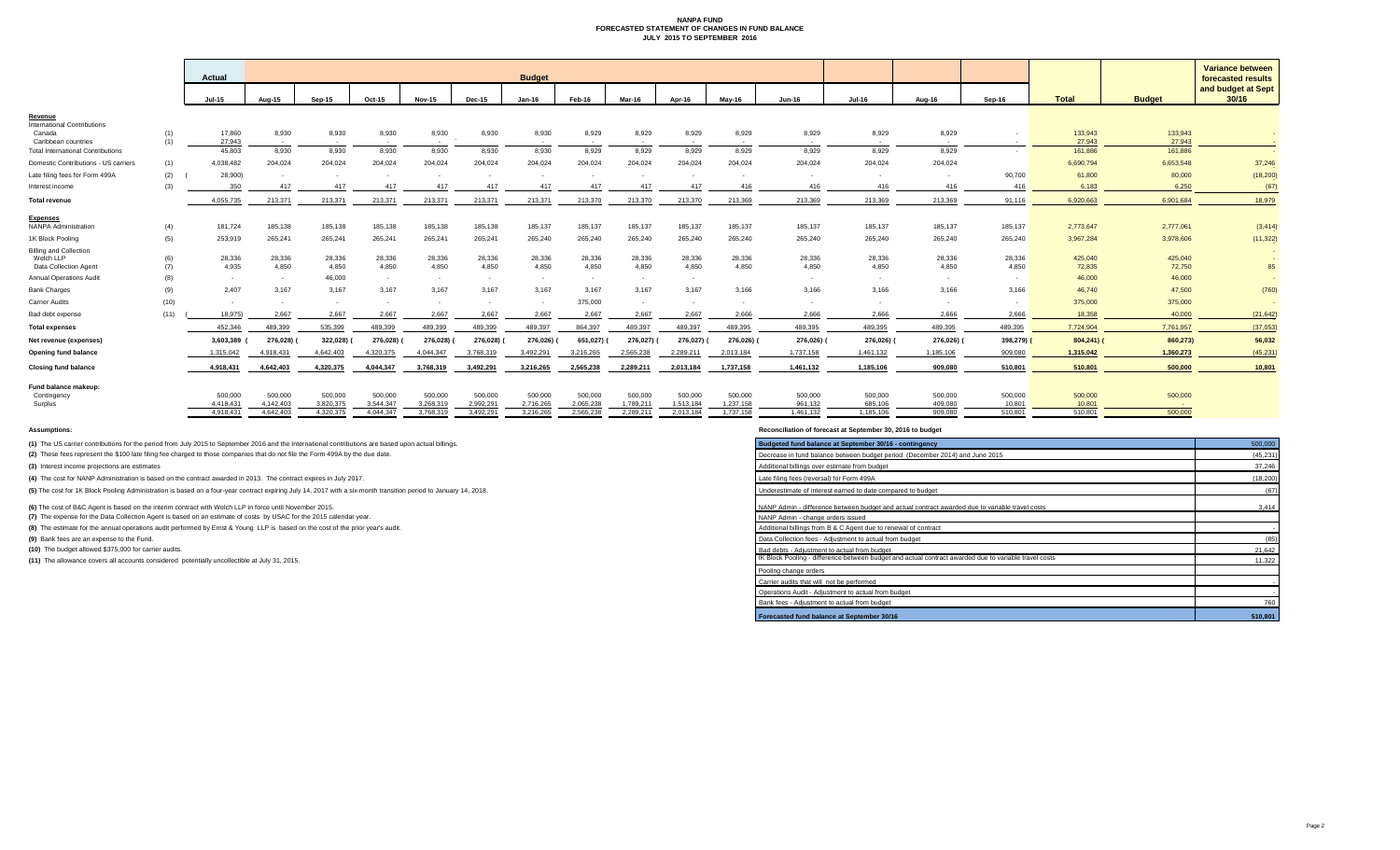# **CURRENT AND FORECASTED LIABILITIES**

|                                                                                  |                            |                |               | <b>Current</b> |               |               |         |               |         |         |
|----------------------------------------------------------------------------------|----------------------------|----------------|---------------|----------------|---------------|---------------|---------|---------------|---------|---------|
|                                                                                  |                            |                |               |                | <b>Aug-15</b> | <b>Sep-15</b> | Oct-15  | <b>Nov-15</b> | Dec-15  | Jan-16  |
| <b>NEUSTAR - NANPA Administration contract</b>                                   |                            |                |               | 181,724        | 185,138       | 185,138       | 185,138 | 185,138       | 185,138 | 185,137 |
| - Payment authorized by the FCC in July<br>June 2015                             | \$                         | 176,300        |               |                |               |               |         |               |         |         |
| - Authorization by the FCC has not been received for payment                     |                            |                |               |                |               |               |         |               |         |         |
| <b>July 2015</b>                                                                 |                            |                | \$<br>181,724 |                |               |               |         |               |         |         |
| <b>NEUSTAR - Block Pooling</b>                                                   |                            |                |               | 253,919        | 265,241       | 265,241       | 265,241 | 265,241       | 265,241 | 265,240 |
| - Payment authorized by the FCC in July                                          |                            |                |               |                |               |               |         |               |         |         |
| June 2015                                                                        | $\boldsymbol{\mathsf{\$}}$ | 235,192        |               |                |               |               |         |               |         |         |
| - Authorization by the FCC has not been received for payment                     |                            |                |               |                |               |               |         |               |         |         |
| <b>July 2015</b>                                                                 |                            |                | \$<br>253,919 |                |               |               |         |               |         |         |
| <b>Welch LLP - Billing &amp; Collection Agent</b>                                |                            |                |               | 28,336         | 28,336        | 28,336        | 28,336  | 28,336        | 28,336  | 28,336  |
| - Payment authorized by the FCC in July                                          |                            |                |               |                |               |               |         |               |         |         |
| June 2015                                                                        |                            | 28,336         |               |                |               |               |         |               |         |         |
| - Authorization by the FCC has not been received for payment<br><b>July 2015</b> |                            |                | \$<br>28,336  |                |               |               |         |               |         |         |
| <b>USAC - Data Collection Agent</b><br>- Payment authorized by the FCC in July   |                            |                |               | 4,833          | 4,850         | 4,850         | 4,850   | 4,850         | 4,850   | 4,850   |
| May 2015                                                                         |                            | 4,935          |               |                |               |               |         |               |         |         |
| June 2015                                                                        | \$                         | 4,935<br>9,870 |               |                |               |               |         |               |         |         |
| - Authorization by the FCC has not been received for payment<br><b>July 2015</b> |                            |                | 4,833         |                |               |               |         |               |         |         |
| <b>Carrier audits</b>                                                            |                            |                |               |                |               |               |         |               |         |         |
| Ernst & Young LLP- Annual operations audit                                       |                            |                |               |                |               | 46,000        |         |               |         |         |
| <b>Bank Fees</b>                                                                 |                            |                |               |                | 3,167         | 3,167         | 3,167   | 3,167         | 3,167   | 3,167   |
| <b>Total</b>                                                                     |                            |                |               | 468,812        | 486,732       | 532,732       | 486,732 | 486,732       | 486,732 | 486,730 |